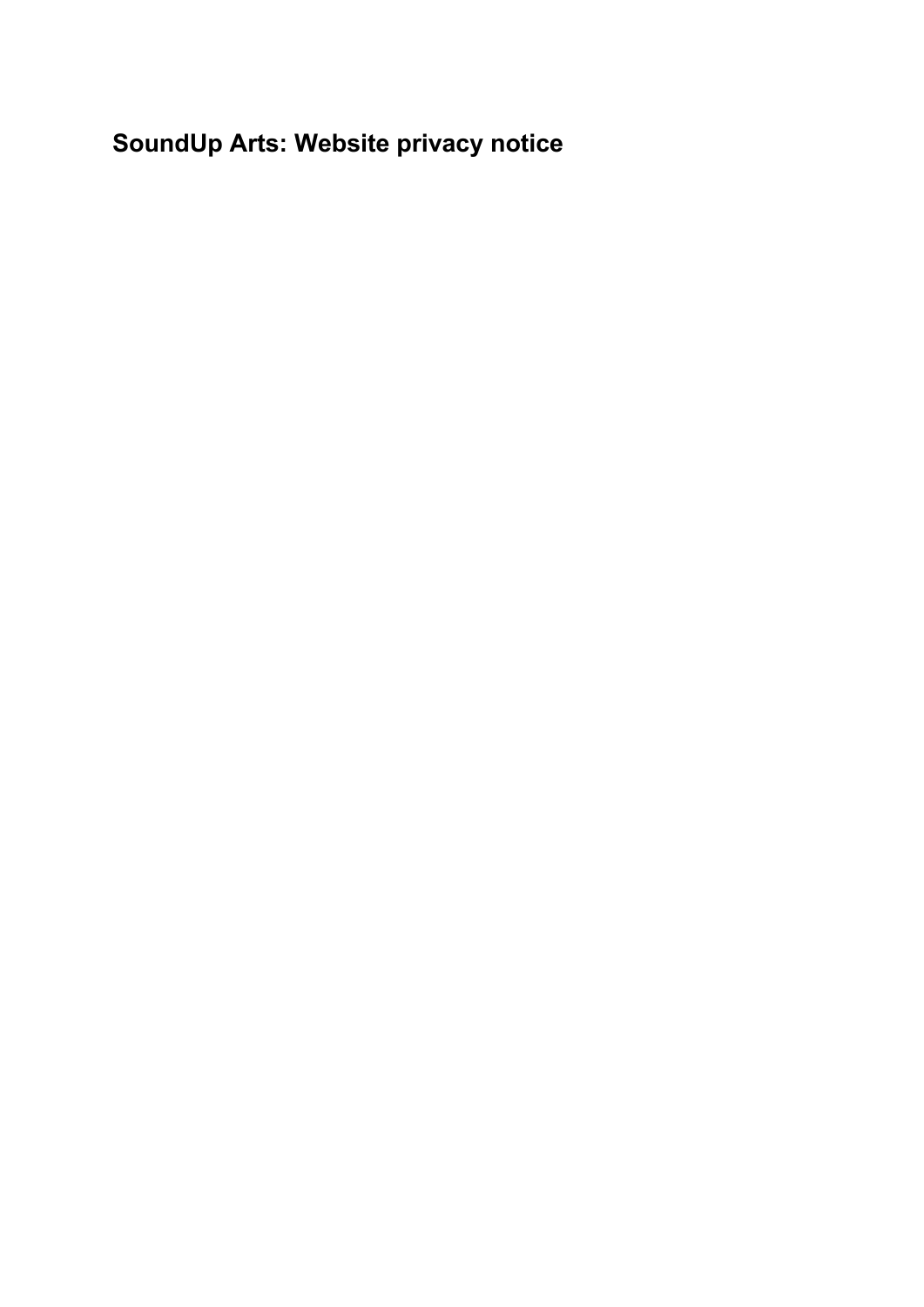# **Privacy Notice**

This is the privacy notice of SoundUp Arts Community Interest Company. In this document, "we", "our", or "us" refer to SoundUp Arts.

We are company number 12323466 registered in The United Kingdom.

Our registered office is at 102 Moho, 42 Ellesmere Street, M15 4FY.

# **Introduction**

This privacy notice aims to inform you about how we collect and process any information that we collect from you, or that you provide to us. It covers information that could identify you ("personal information") and information that could not. In the context of the law and this notice, "process" means collect, store, transfer, use or otherwise act on information. It tells you about your privacy rights and how the law protects you.

We are committed to protecting your privacy and the confidentiality of your personal information. Our policy is not just an exercise in complying with the law, but a continuation of our respect for you and your personal information.

We undertake to preserve the confidentiality of all information you provide to us, and hope that you reciprocate.

Our policy complies with the Data Protection Act 2018 (Act) accordingly incorporating the EU General Data Protection Regulation (GDPR).

The law requires us to tell you about your rights and our obligations to you in regard to the processing and control of your personal data. We do this now, by requesting that you read the information provided at http://www.knowyourprivacyrights.org

Except as set out below, we do not share, or sell, or disclose to a third party, any information collected through our website.

# **1. Data Protection Officer**

We have appointed a data protection officer (DPO) who is responsible for ensuring that our policy is followed.

If you have any questions about this privacy notice, including any requests to exercise your legal rights, please contact our DPO, Lucy Temby at sounduparts@gmail.com

### **Data we process**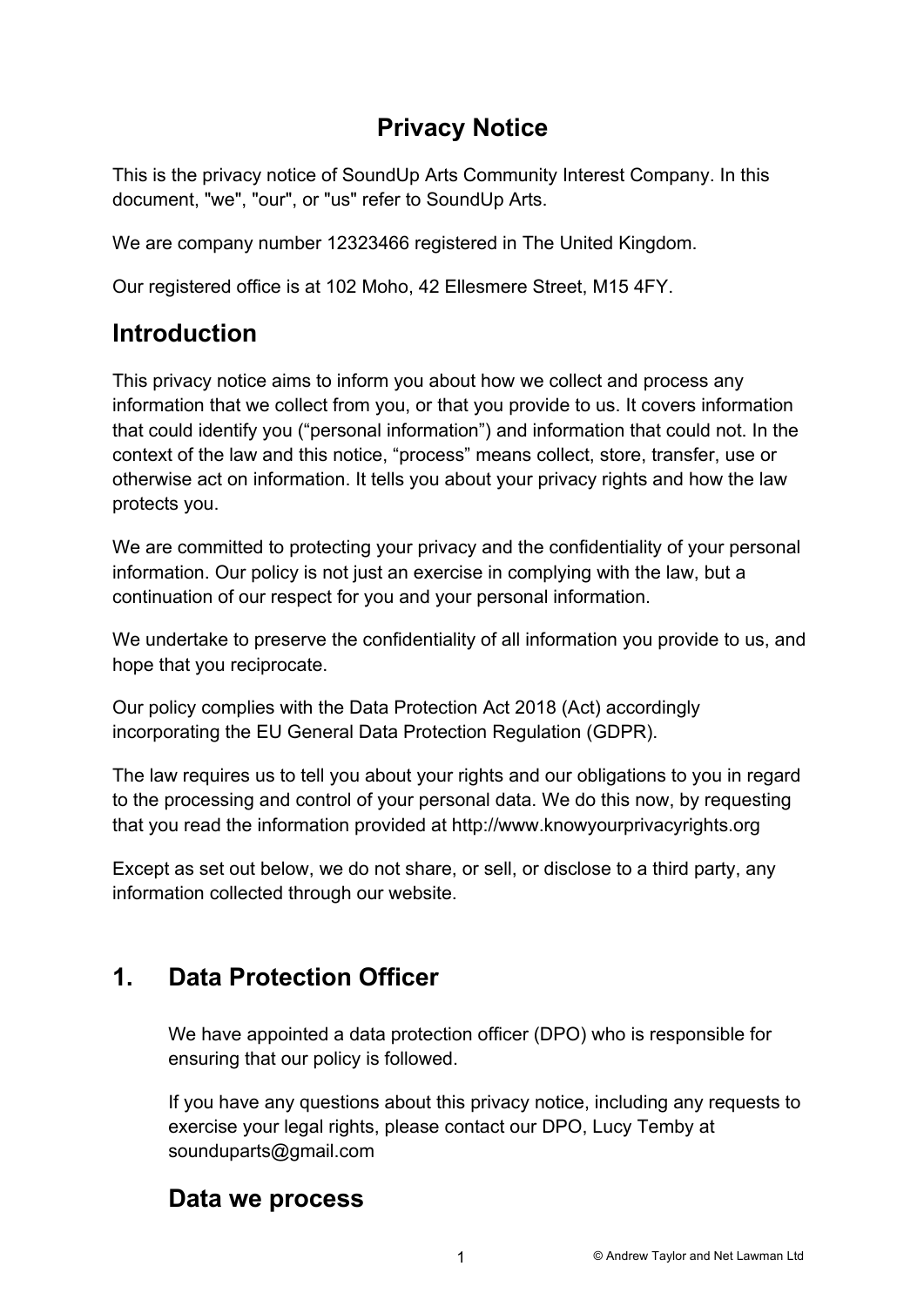We may collect, use, store and transfer different kinds of personal data about you. We have collated these into groups as follows:

Your identity includes information such as first name, last name, title, date of birth, and other identifiers that you may have provided at some time.

Your contact information includes information such as billing address, delivery address, email address, telephone numbers and any other information you have given to us for the purpose of communication or meeting.

Transaction data includes details about payments or communications to and from you and information about products and services you have purchased from us.

Technical data includes your internet protocol (IP) address, browser type and version, time zone setting and location, browser plug-in types and versions, operating system and platform and other technology on the devices you use to access this website.

Your profile includes information such as your username and password, purchases or orders made by you, your interests, preferences, feedback and survey responses.

Marketing data includes your preferences in receiving marketing from us; communication preferences; responses and actions in relation to your use of our services.

We may aggregate anonymous data such as statistical or demographic data for any purpose. Anonymous data is data that does not identify you as an individual. Aggregated data may be derived from your personal data but is not considered personal information in law because it does not reveal your identity.

For example, we may aggregate profile data to assess interest in a product or service.

However, if we combine or connect aggregated data with your personal information so that it can identify you in any way, we treat the combined data as personal information and it will be used in accordance with this privacy notice.

# **2. Special personal information**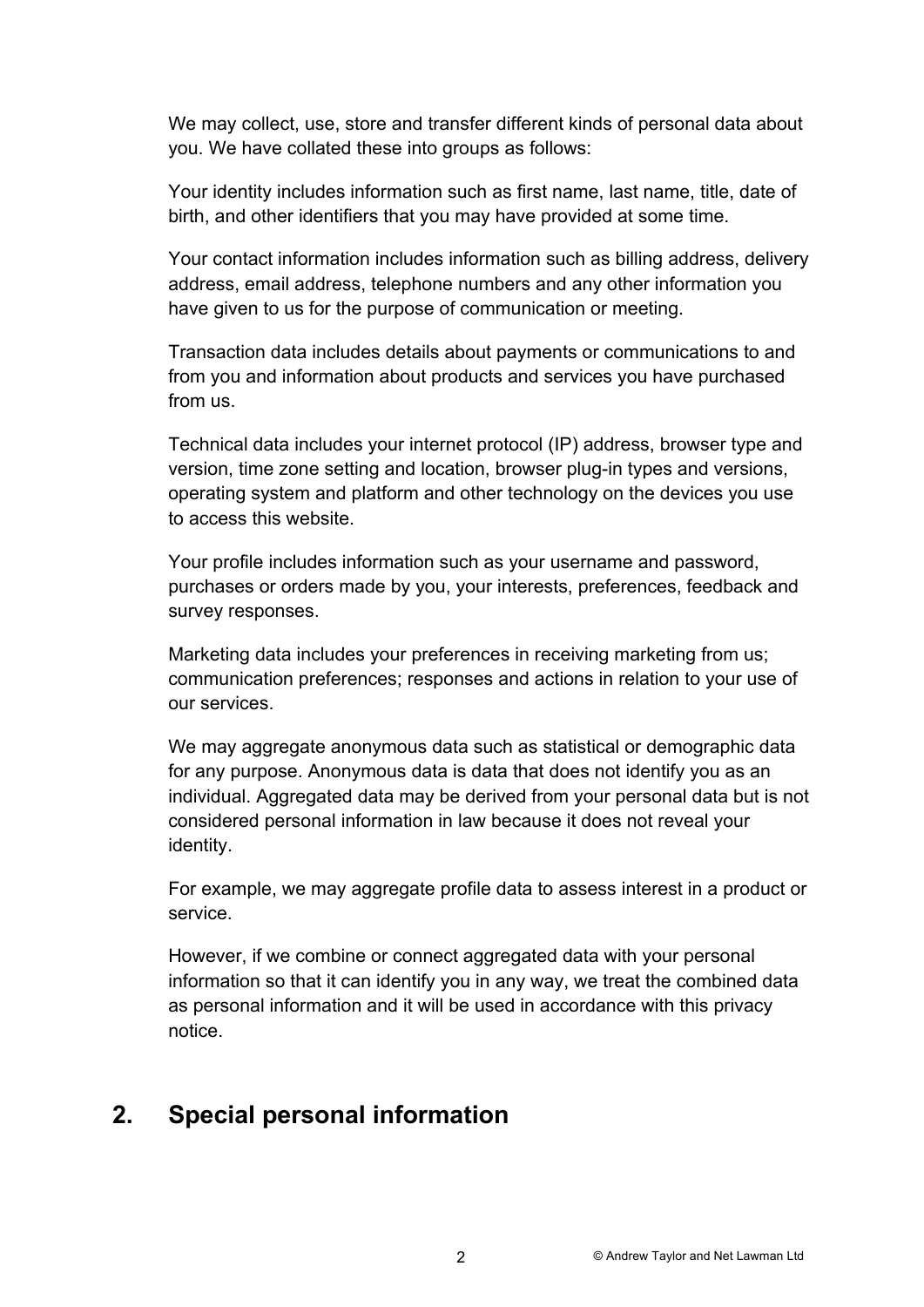Special personal information is data about your race or ethnicity, religious or philosophical beliefs, sex life, sexual orientation, political opinions, trade union membership, information about your health and genetic and biometric data.

We may collect special personal information about you if there is a lawful basis on which to do so.

# **3. If you do not provide personal information we need**

Where we need to collect personal data by law, or under the terms of a contract we have with you, and you fail to provide that data when requested, we may not be able to perform that contract. In that case, we may have to stop providing a service to you. If so, we will notify you of this at the time.

# **The bases on which we process information about you**

The law requires us to determine under which of six defined bases we process different categories of your personal information, and to notify you of the basis for each category.

If a basis on which we process your personal information is no longer relevant then we shall immediately stop processing your data.

If the basis changes then if required by law we shall notify you of the change and of any new basis under which we have determined that we can continue to process your information.

# **4. Information we process because we have a contractual obligation with you**

When you create an account on our website, buy a product or service from us, or otherwise agree to our terms and conditions, a contract is formed between you and us.

In order to carry out our obligations under that contract we must process the information you give us. Some of this information may be personal information.

We may use it in order to:

• verify your identity for security purposes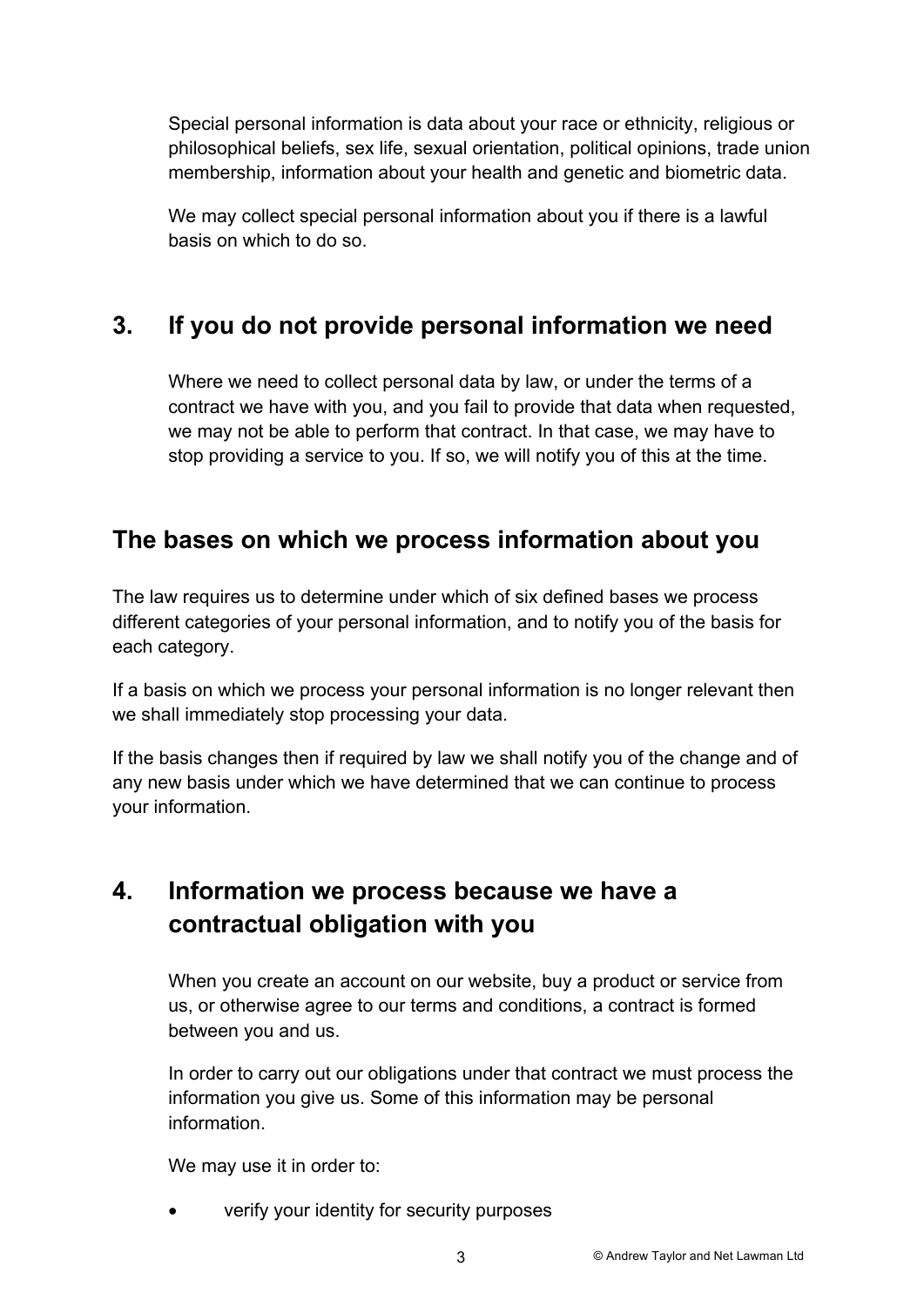- sell products to you
- provide you with our services
- provide you with suggestions and advice on products, services and how to obtain the most from using our website

We process this information on the basis there is a contract between us, or that you have requested we use the information before we enter into a legal contract.

We shall continue to process this information until the contract between us ends or is terminated by either party under the terms of the contract.

### **5. Information we process with your consent**

Through certain actions when otherwise there is no contractual relationship between us, such as when you browse our website or ask us to provide you more information about our business, including job opportunities and our products and services, you provide your consent to us to process information that may be personal information.

Wherever possible, we aim to obtain your explicit consent to process this information, for example, by asking you to agree to our use of cookies.

If you have given us explicit permission to do so, we may from time to time pass your name and contact information to selected associates whom we consider may provide services or products you would find useful.

We continue to process your information on this basis until you withdraw your consent or it can be reasonably assumed that your consent no longer exists.

You may withdraw your consent at any time by instructing us sounduparts@gmail.com. However, if you do so, you may not be able to use our website or our services further.

# **6. Information we process for the purposes of legitimate interests**

We may process information on the basis there is a legitimate interest, either to you or to us, of doing so.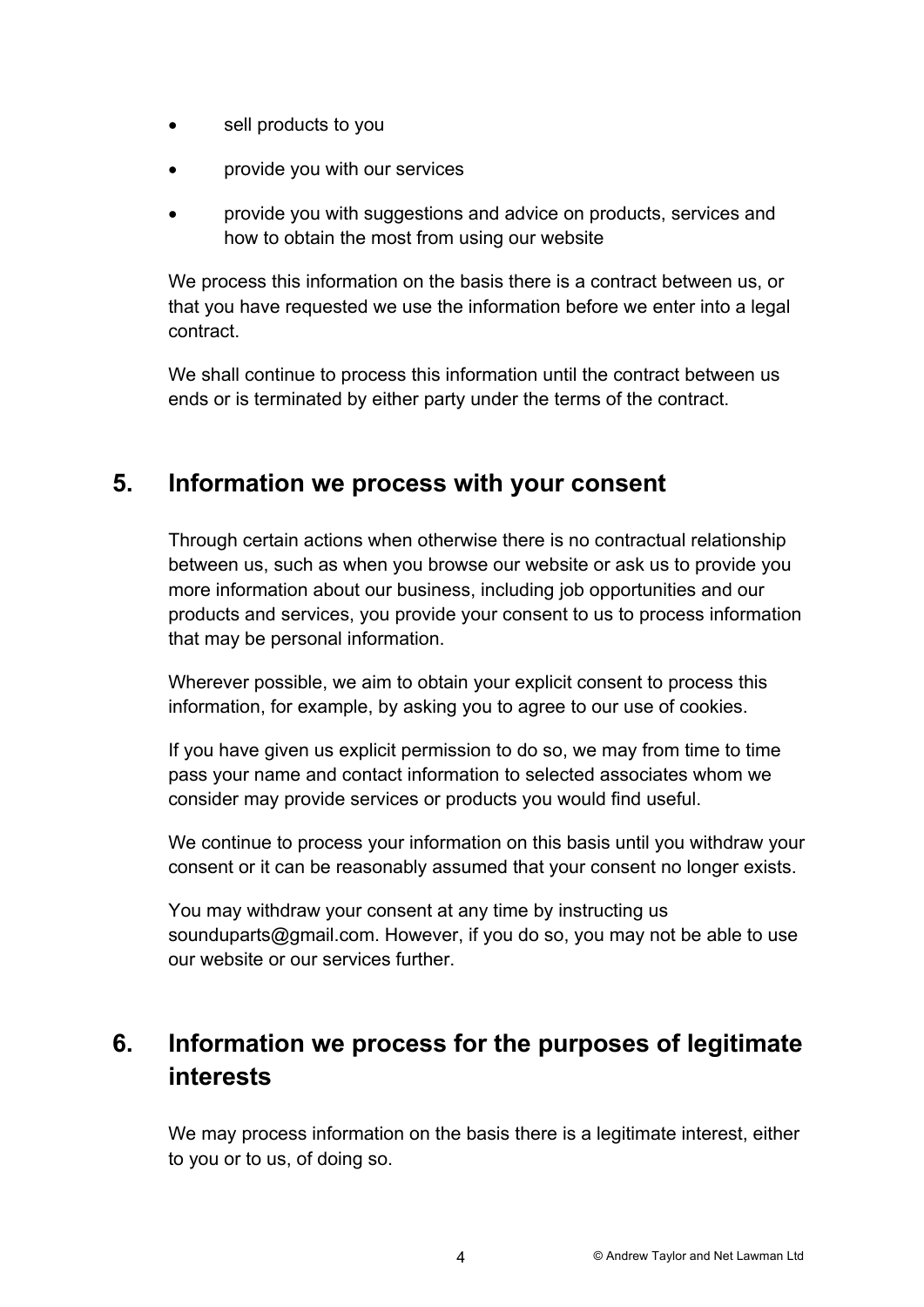Where we process your information on this basis, we do after having given careful consideration to:

- whether the same objective could be achieved through other means
- whether processing (or not processing) might cause you harm
- whether you would expect us to process your data, and whether you would, in the round, consider it reasonable to do so

For example, we may process your data on this basis for the purposes of:

- record-keeping for the proper and necessary administration of our organisation.
- responding to unsolicited communication from you to which we believe you would expect a response
- protecting and asserting the legal rights of any party
- insuring against or obtaining professional advice that is required to manage organisational risk
- protecting your interests where we believe we have a duty to do so

# **7. Information we process because we have a legal obligation**

Sometimes, we must process your information in order to comply with a statutory obligation.

For example, we may be required to give information to legal authorities if they so request or if they have the proper authorisation such as a search warrant or court order.

This may include your personal information.

### **Specific uses of information you provide to us**

# **8. Information provided on the understanding that it will be shared with a third party**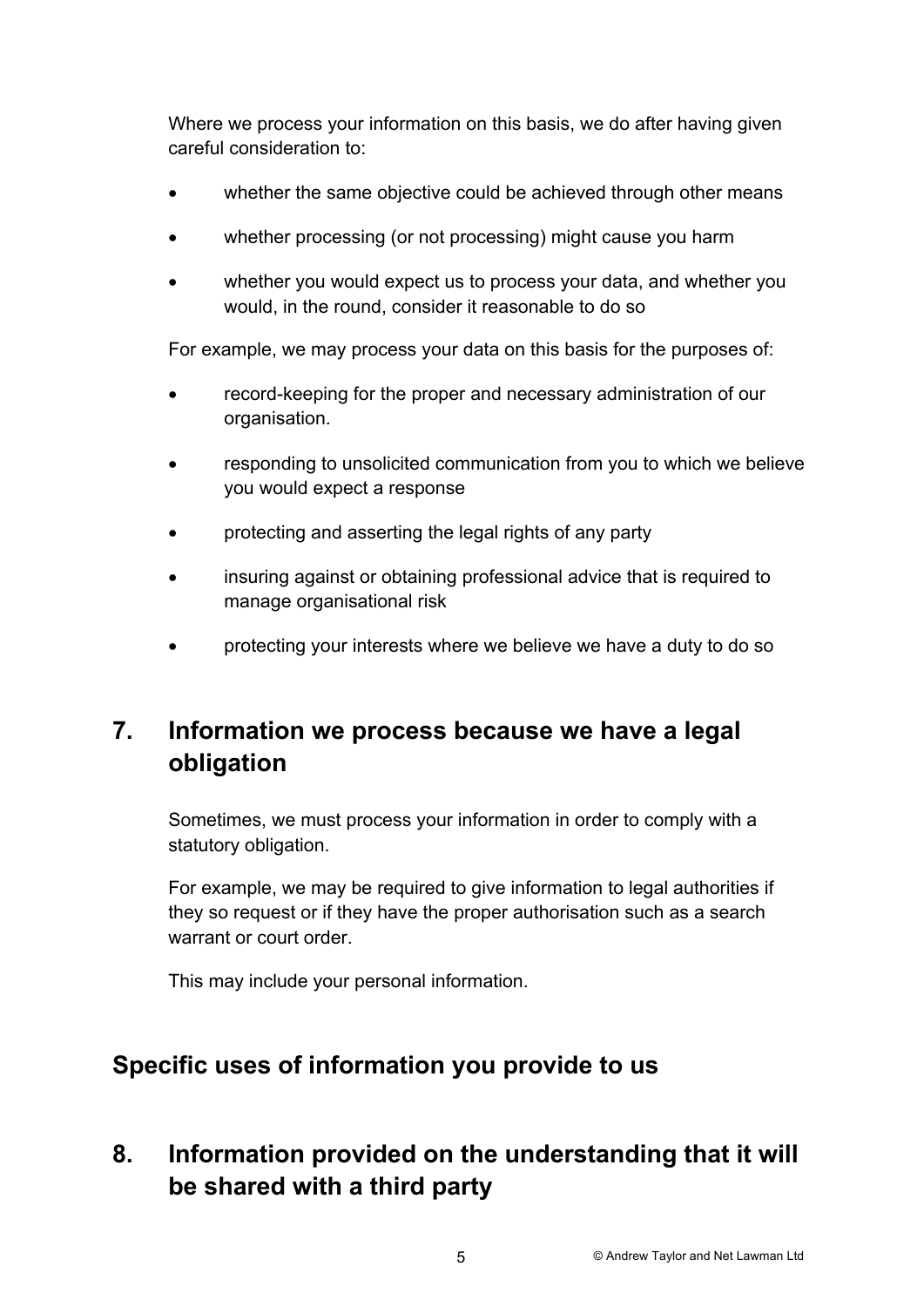Our website allows you to post information with a view to that information being read, copied, downloaded, or used by other people.

Examples include:

- posting a message our forum
- tagging an image
- clicking on an icon next to another visitor's message to convey your agreement, disagreement or thanks

In posting personal information, it is up to you to satisfy yourself about the privacy level of every person who might use it.

We do not specifically use this information except to allow it to be displayed or shared.

We do store it, and we reserve a right to use it in the future in any way we decide.

Once your information enters the public domain, we have no control over what any individual third party may do with it. We accept no responsibility for their actions at any time.

Provided your request is reasonable and there is no legal basis for us to retain it, then at our discretion we may agree to your request to delete personal information that you have posted. You can make a request by contacting us at sounduparts@gmail.com

# **9. Complaints regarding content on our website**

If you complain about any of the content on our website, we shall investigate your complaint.

If we feel it is justified or if we believe the law requires us to do so, we shall remove the content while we investigate.

Free speech is a fundamental right, so we have to make a judgment as to whose right will be obstructed: yours, or that of the person who posted the content that offends you.

If we think your complaint is vexatious or without any basis, we shall not correspond with you about it.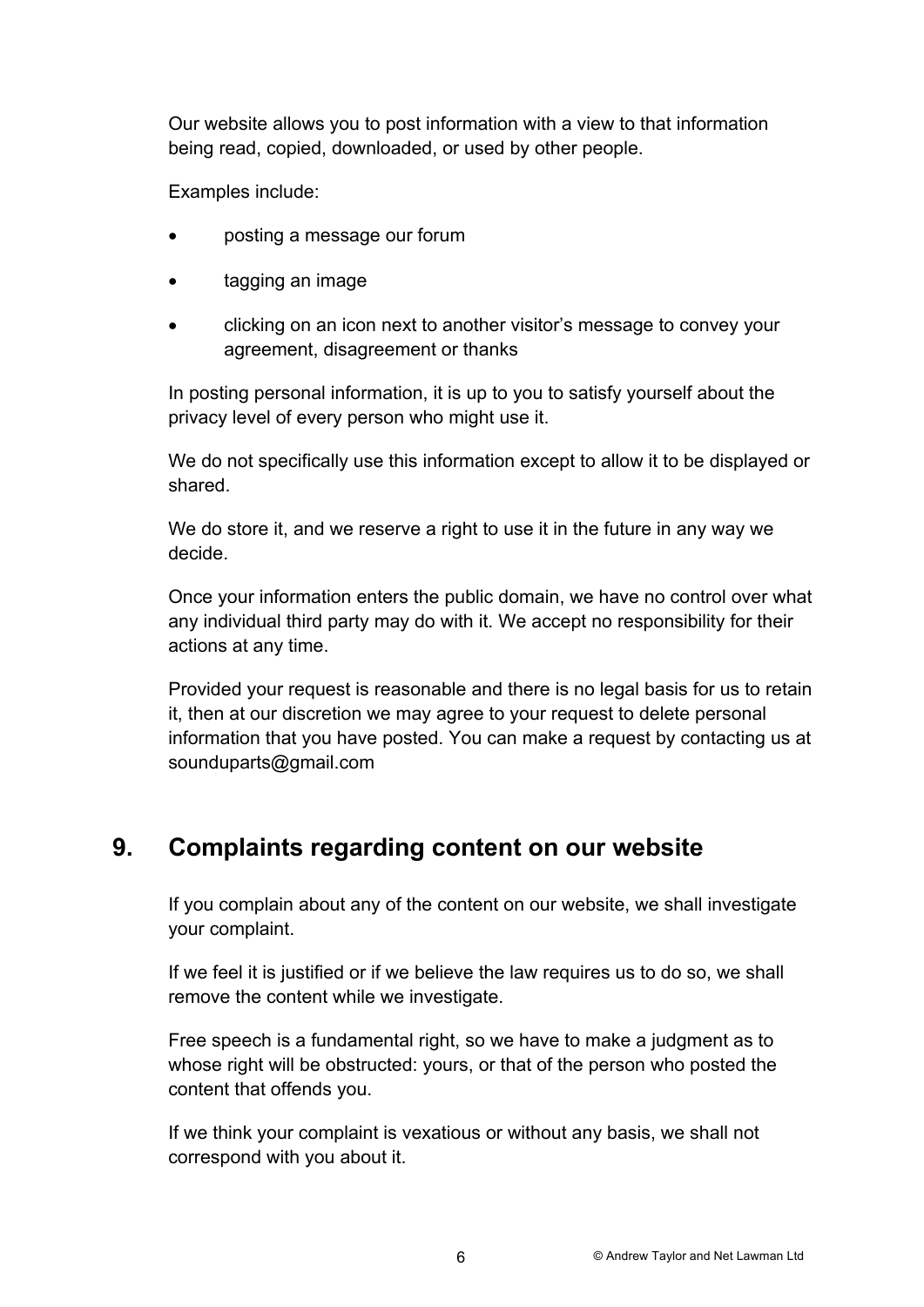# **10. Information relating to your method of payment**

Payment information is never taken by us or transferred to us either through our website or otherwise. Our employees and contractors never have access to it.

At the point of payment, you are transferred to a secure page on the website of PayPal / Patreon or some other reputable payment service provider. That page may be branded to look like a page on our website, but it is not controlled by us.

# **11. Information about your direct debit**

When you agree to set up a direct debit arrangement, the information you give to us is passed to our own bank SoundUp Arts Community Interest Company for processing according to our instructions. We do keep a copy.

We keep this information only for the duration of the direct debit arrangement.

We are registered under the direct debit guarantee scheme. This provides for the customer's bank to refund disputed payments without question, pending further investigation. Direct debits can only be set up for payments to beneficiaries that are approved originators of direct debits. In order to be approved, these beneficiaries are subjected to careful vetting procedures. Once approved, they are required to give indemnity guarantees through their banks.

# **12. Job application and employment**

If you send us information in connection with a job application, we may keep it for up to three years in case we decide to contact you at a later date.

If we employ you, we collect information about you and your work from time to time throughout the period of your employment. This information will be used only for purposes directly relevant to your employment. After your employment has ended, we will keep your file for six years before destroying or deleting it.

# **13. Communicating with us**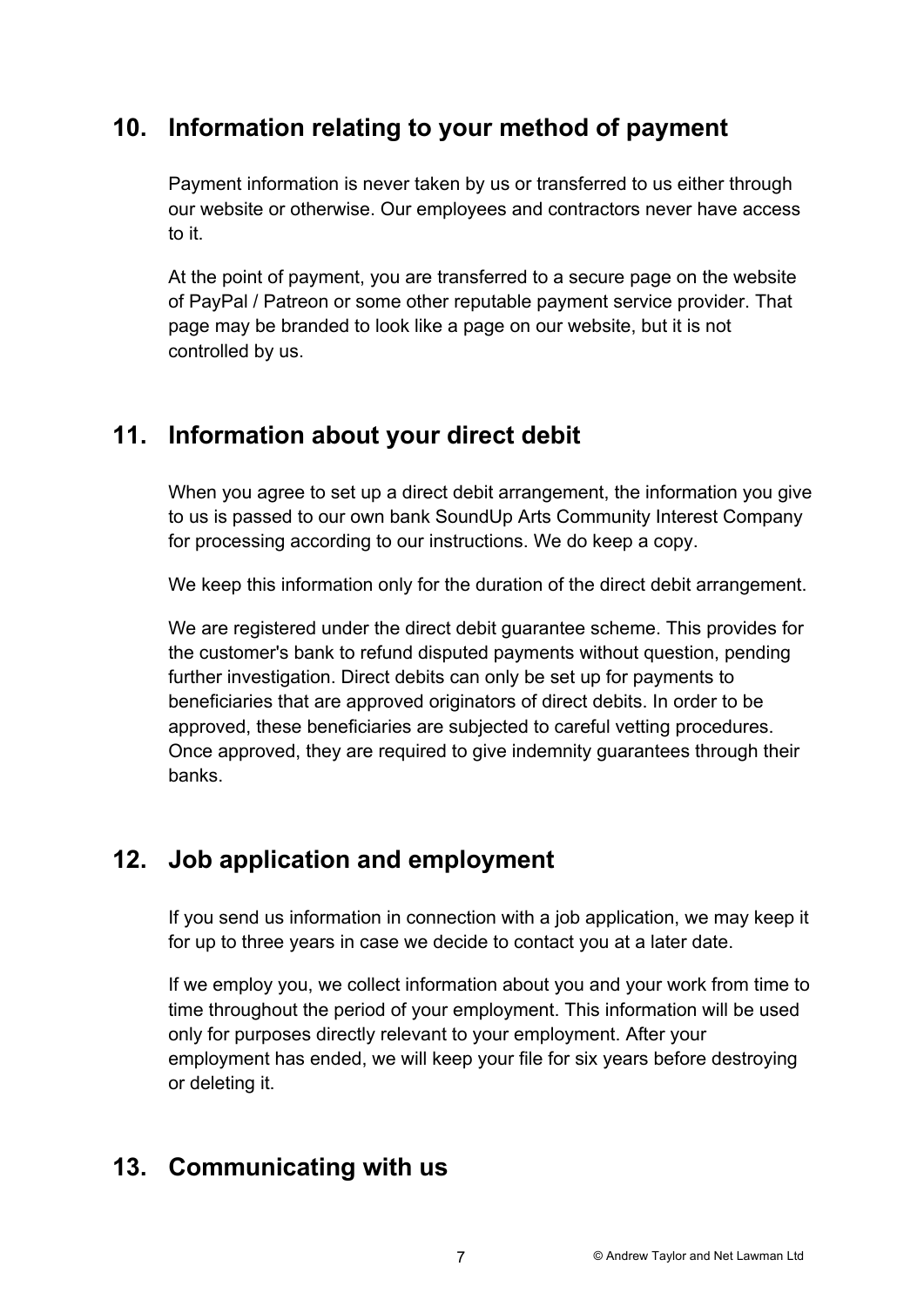When you contact us, whether by telephone, through our website or by e-mail, we collect the data you have given to us in order to reply with the information you need.

We record your request and our reply in order to increase the efficiency of our organisation.

We keep personally identifiable information associated with your message, such as your name and email address so as to be able to track our communications with you to provide a high quality service.

# **14. Complaining**

When we receive a complaint, we record all the information you have given to us.

We use that information to resolve your complaint.

If your complaint reasonably requires us to contact some other person, we may decide to give to that other person some of the information contained in your complaint. We do this as infrequently as possible, but it is a matter for our sole discretion as to whether we do give information, and if we do, what that information is.

We may also compile statistics showing information obtained from this source to assess the level of service we provide, but not in a way that could identify you or any other person.

# **15. Affiliate and business partner information**

This is information given to us by you in your capacity as an affiliate of us or as a business partner.

It allows us to recognise visitors that you have referred to us, and to credit to you commission due for such referrals. It also includes information that allows us to transfer commission to you.

The information is not used for any other purpose.

We undertake to preserve the confidentiality of the information and of the terms of our relationship.

We expect any affiliate or partner to agree to reciprocate this policy.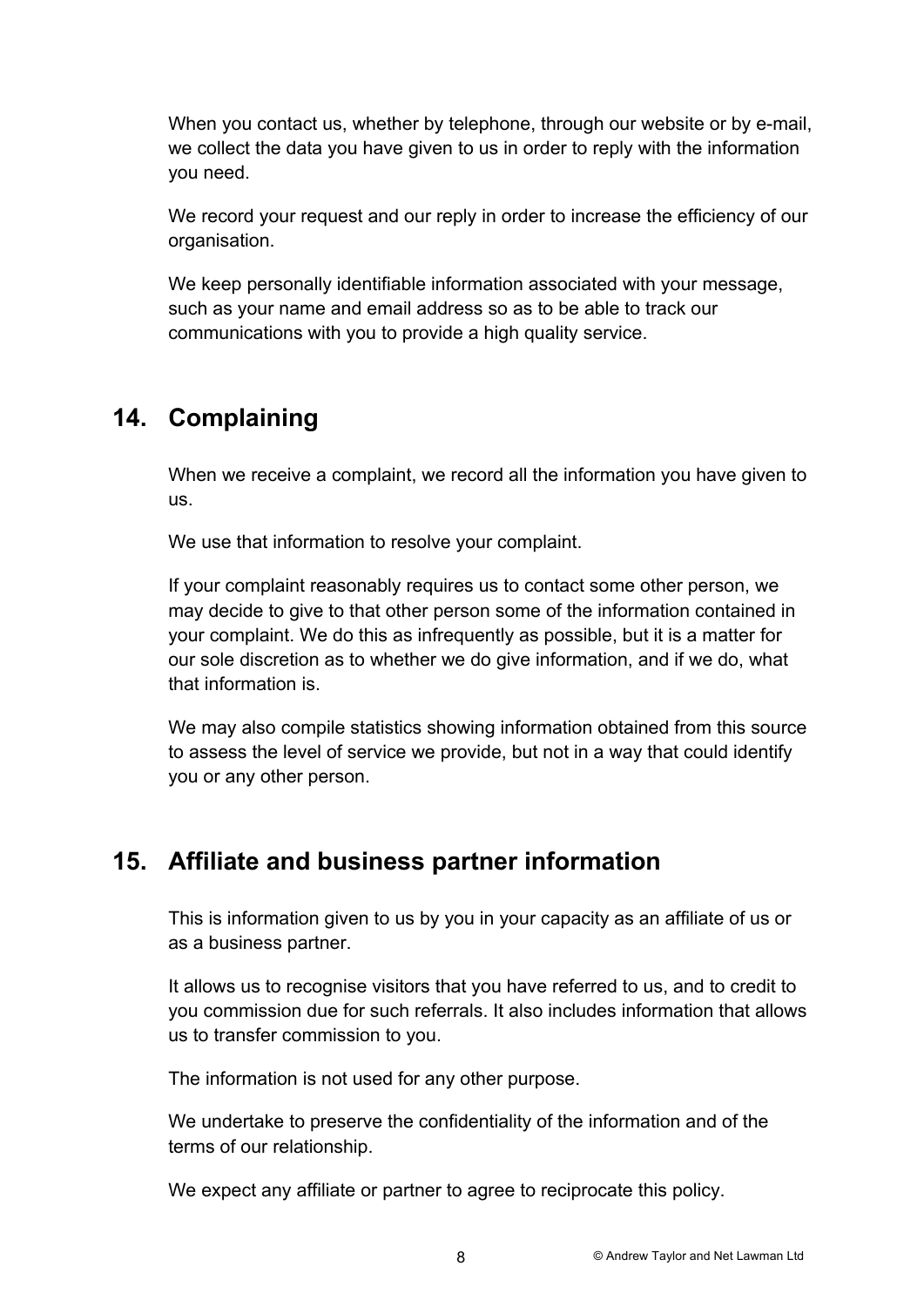# **Use of information we collect through automated systems when you visit our website**

### **16. Cookies**

Cookies are small text files that are placed on your computer's hard drive by your web browser when you visit any website. They allow information gathered on one web page to be stored until it is needed for use on another, allowing a website to provide you with a personalised experience and the website owner with statistics about how you use the website so that it can be improved.

Some cookies may last for a defined period of time, such as one day or until you close your browser. Others last indefinitely.

Your web browser should allow you to delete any you choose. It also should allow you to prevent or limit their use.

Our website uses cookies. They are placed by software that operates on our servers, and by software operated by third parties whose services we use.

When you first visit our website, we ask you whether you wish us to use cookies. If you choose not to accept them, we shall not use them for your visit except to record that you have not consented to their use for any other purpose.

If you choose not to use cookies or you prevent their use through your browser settings, you will not be able to use all the functionality of our website.

We use cookies in the following ways:

- to track how you use our website
- to record whether you have seen specific messages we display on our website
- to keep you signed in our site
- to record your answers to surveys and questionnaires on our site while you complete them
- to record the conversation thread during a live chat with our support team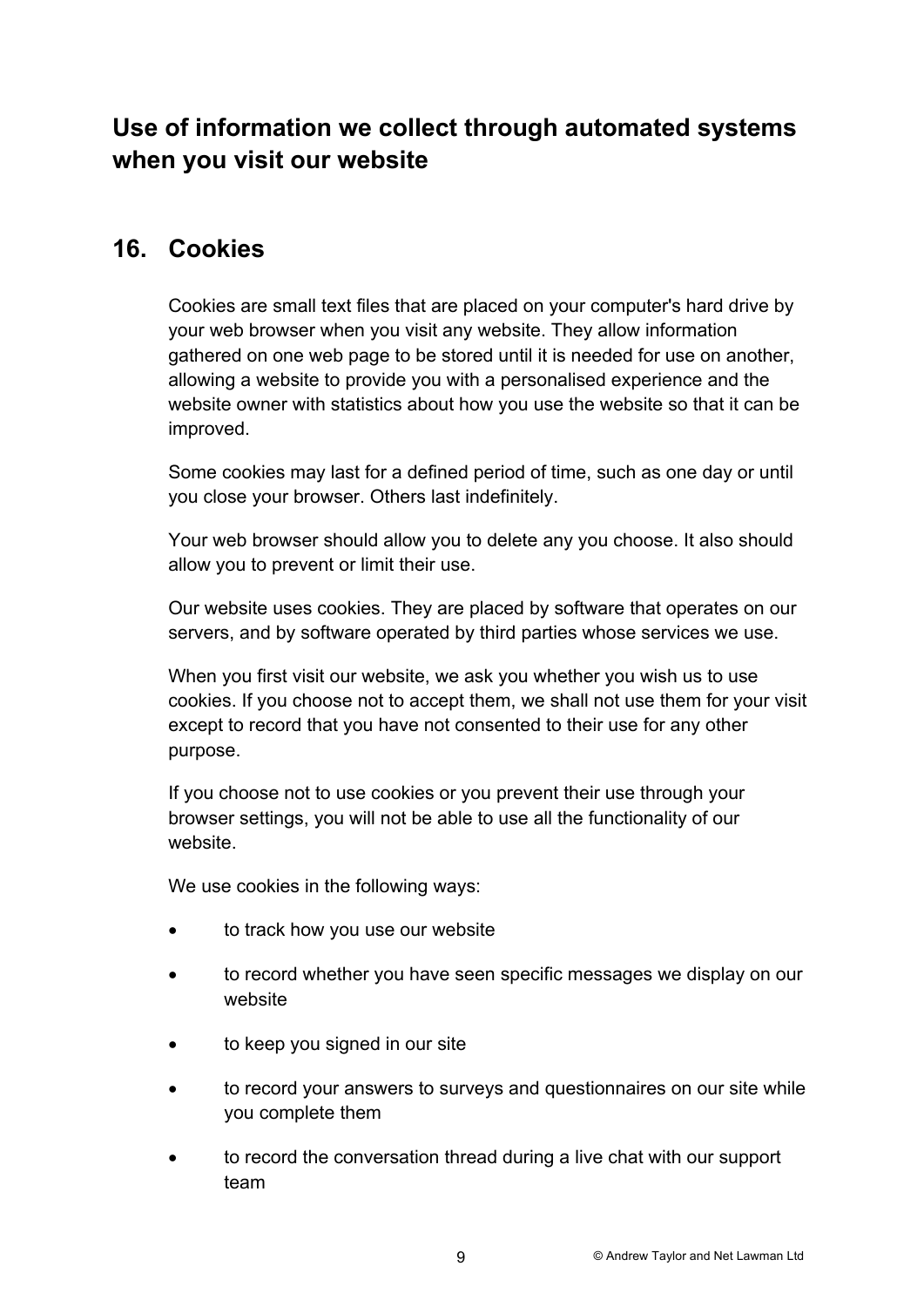# **17. Personal identifiers from your browsing activity**

Requests by your web browser to our servers for web pages and other content on our website are recorded.

We record information such as your geographical location, your Internet service provider and your IP address. We also record information about the software you are using to browse our website, such as the type of computer or device and the screen resolution.

We use this information in aggregate to assess the popularity of the webpages on our website and how we perform in providing content to you.

If combined with other information we know about you from previous visits, the data possibly could be used to identify you personally, even if you are not signed in to our website.

# **18. Our use of re-marketing**

Re-marketing involves placing a cookie on your computer when you browse our website in order to be able to serve to you an advert for our products or services when you visit some other website.

We may use a third party to provide us with re-marketing services from time to time. If so, then if you have consented to our use of cookies, you may see advertisements for our products and services on other websites.

# **Disclosure and sharing of your information**

### **19. Information we obtain from third parties**

Although we do not disclose your personal information to any third party (except as set out in this notice), we sometimes receive data that is indirectly made up from your personal information from third parties whose services we use.

No such information is personally identifiable to you.

# **20. Third party advertising on our website**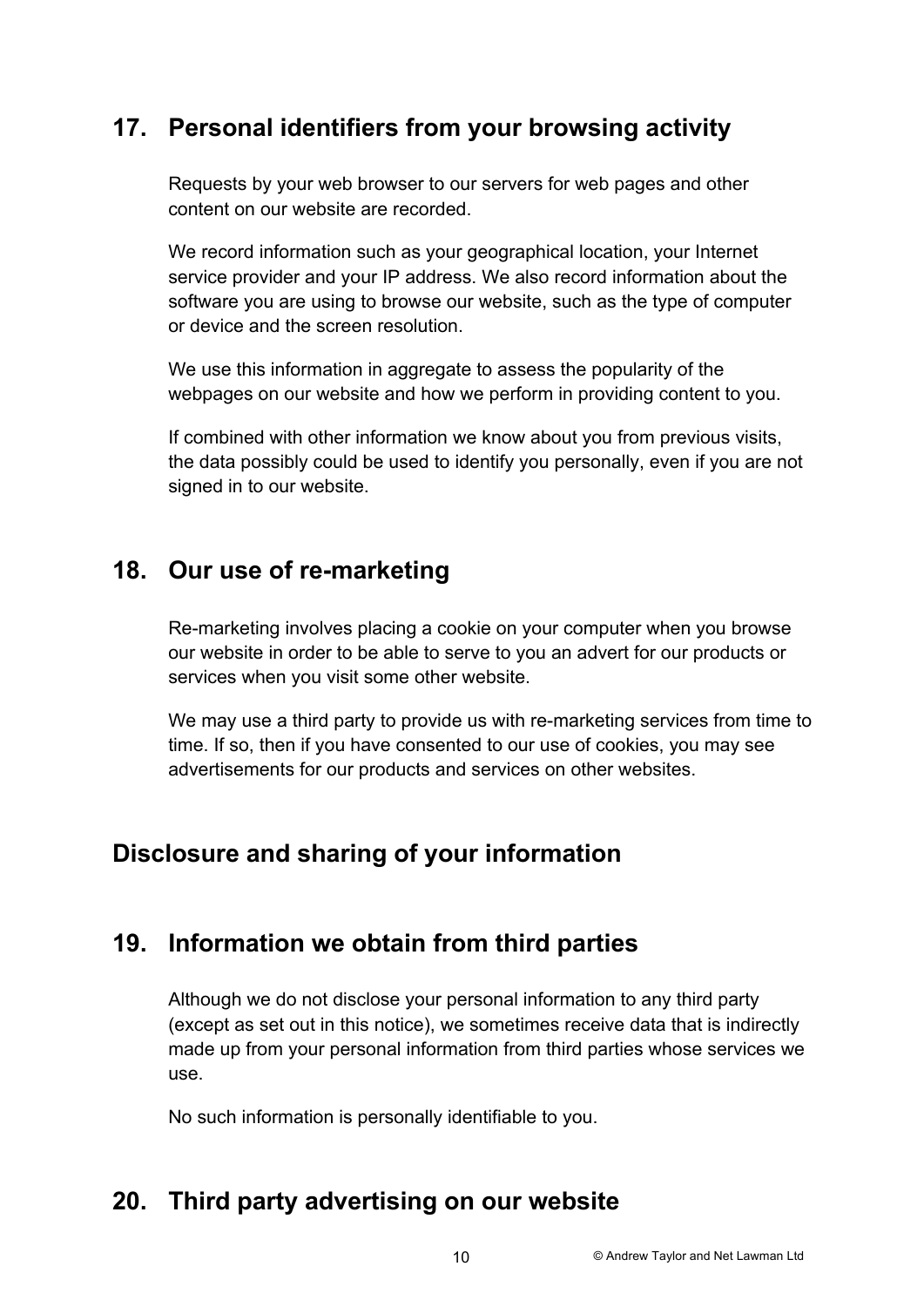Third parties may advertise on our website. In doing so, those parties, their agents or other companies working for them may use technology that automatically collects information about you when their advertisement is displayed on our website.

They may also use other technology such as cookies or JavaScript to personalise the content of, and to measure the performance of their adverts.

We do not have control over these technologies or the data that these parties obtain. Accordingly, this privacy notice does not cover the information practices of these third parties.

### **21. Credit reference**

To assist in combating fraud, we share information with credit reference agencies, so far as it relates to clients or customers who instruct their credit card issuer to cancel payment to us without having first provided an acceptable reason to us and given us the opportunity to refund their money.

### **22. Data may be processed outside the European Union**

Our websites are hosted in The United Kingdom.

We may also use outsourced services in countries outside the European Union from time to time in other aspects of our business.

Accordingly data obtained within the UK or any other country could be processed outside the European Union.

For example, some of the software our website uses may have been developed in the United States of America or in Australia.

We use the following safeguards with respect to data transferred outside the European Union:

- the processor is within the same corporate group as our business or organisation and abides by the same binding corporate rules regarding data processing.
- the data protection clauses in our contracts with data processors include transfer clauses written by or approved by a supervisory authority in the European Union.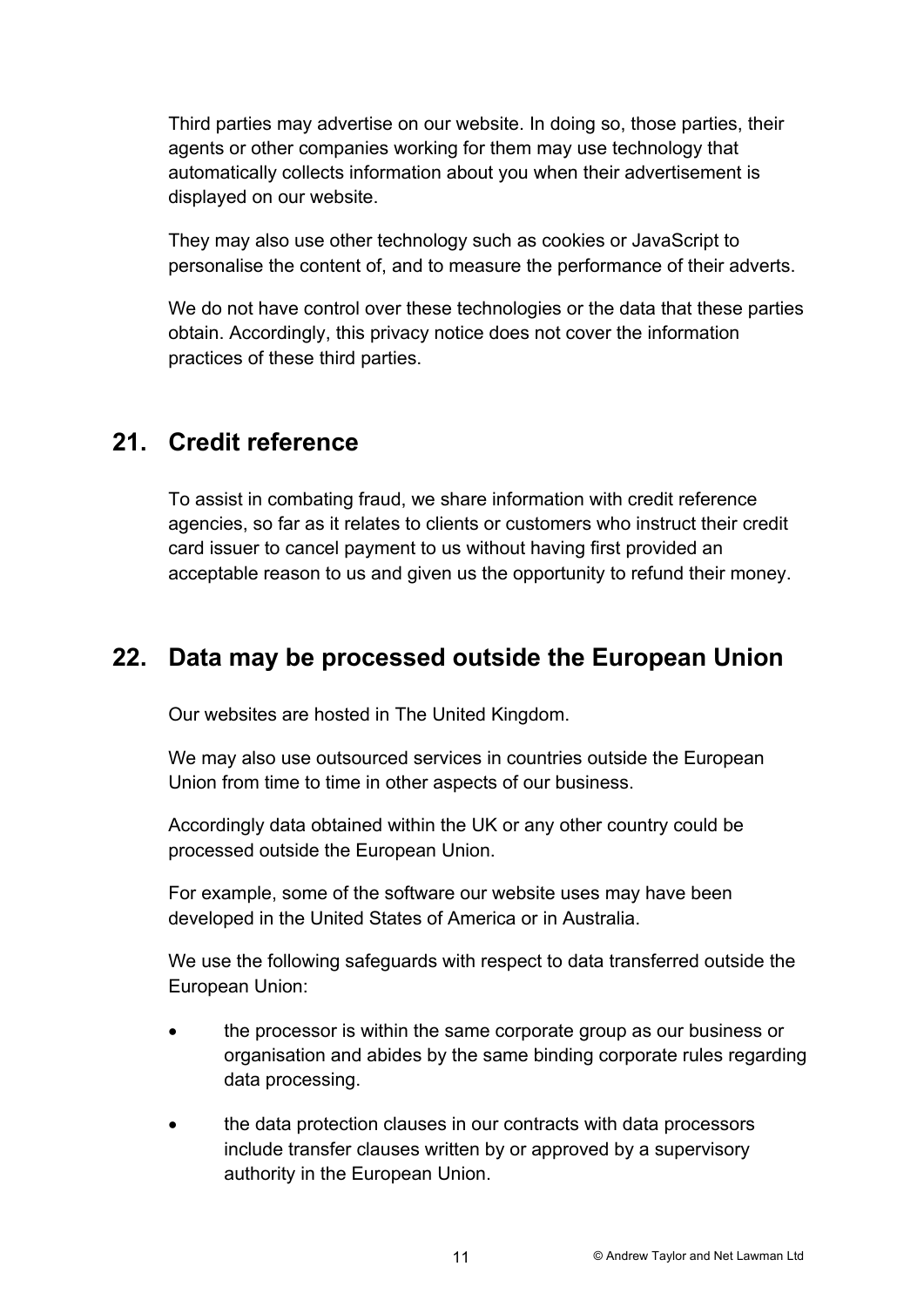- we comply with a code of conduct approved by a supervisory authority in the European Union
- we are certified under an approved certification mechanism as provided for in the Act.
- both our organisation and the processor are public authorities between whom there is either a legally binding agreement or administrative arrangements approved by a supervisory authority in the European Union relating to protection of your information.

### **Control over your own information**

### **23. Your duty to inform us of changes**

It is important that the personal data we hold about you is accurate and current. Please keep us informed if your personal data changes.

### **24. Access to your personal information**

At any time you may review or update personally identifiable information that we hold about you, by signing in to your account on our website.

To obtain a copy of any information that is not provided on our website you should contact us to make that request.

After receiving the request, we will tell you when we expect to provide you with the information, and whether we require any fee for providing it to you.

### **25. Removal of your information**

If you wish us to remove personally identifiable information from our website, you should contact us to make your request.

This may limit the service we can provide to you.

# **26. Verification of your information**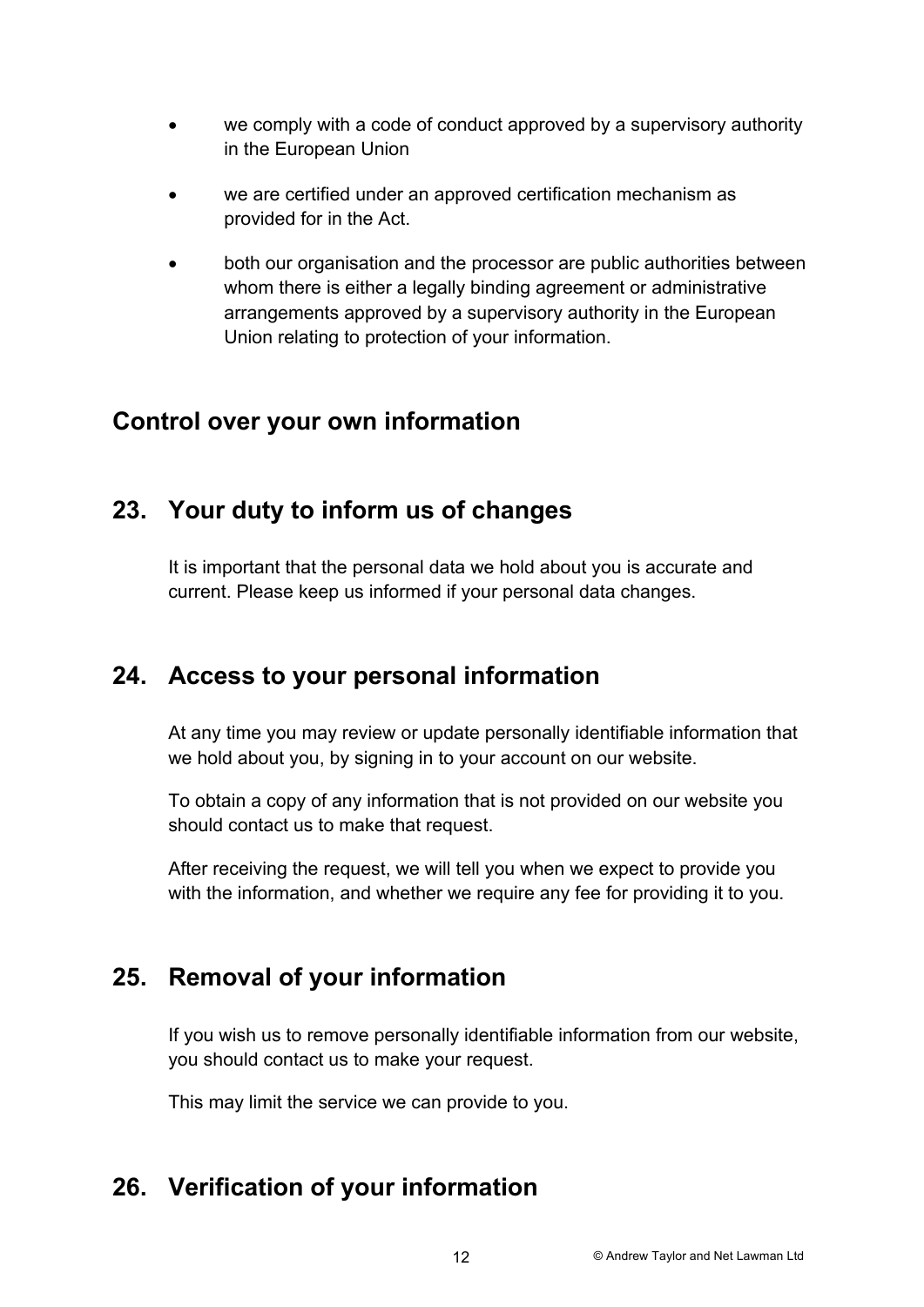When we receive any request to access, edit or delete personal identifiable information we shall first take reasonable steps to verify your identity before granting you access or otherwise taking any action. This is important to safeguard your information.

### **Other matters**

### **27. Use of site by children**

We do not sell products or provide services for purchase by children, nor do we market to children.

If you are under 18, you may use our website only with consent from a parent or guardian

We collect data about all users of and visitors to these areas regardless of age, and we anticipate that some of those users and visitors will be children.

Such child users and visitors will inevitably visit other parts of the site and will be subject to whatever on-site marketing they find, wherever they visit.

# **28. Encryption of data sent between us**

We use Secure Sockets Layer (SSL) certificates to verify our identity to your browser and to encrypt any data you give us.

Whenever information is transferred between us, you can check that it is done so using SSL by looking for a closed padlock symbol or other trust mark in your browser's URL bar or toolbar.

### **29. How you can complain**

If you are not happy with our privacy policy or if you have any complaint then you should tell us.

If a dispute is not settled then we hope you will agree to attempt to resolve it by engaging in good faith with us in a process of mediation or arbitration.